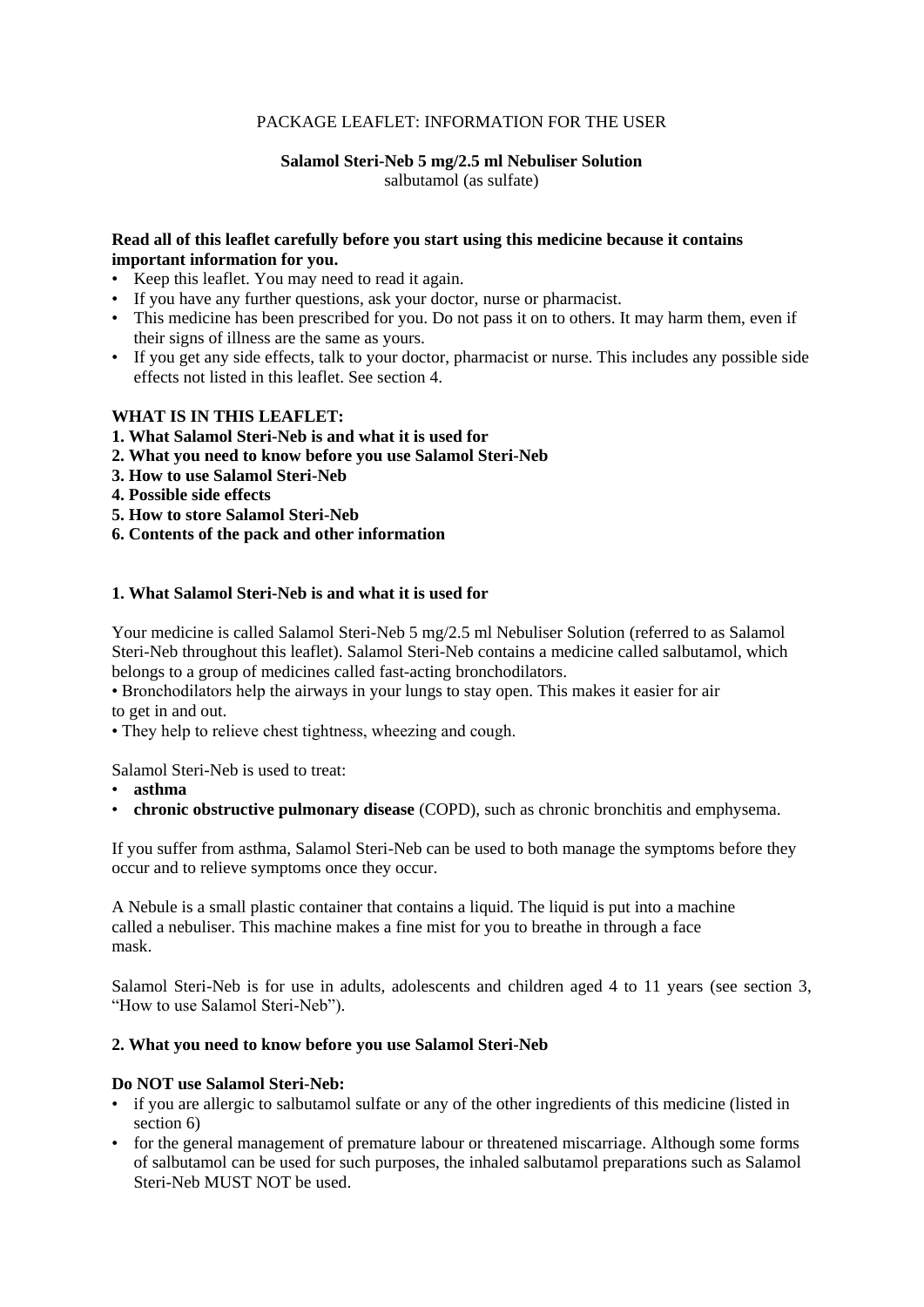## **Warnings and precautions**

**Talk to your doctor** nurse or pharmacist before taking Salamol Steri-Neb if:

- you have a history of **heart disease**
- you have **heart problems** such as poor blood flow to the heart (coronary insufficiency), severe heart failure, irregular heart rhythm (cardiac arrhythmia), chest pain (angina) or a fast or irregular heart rate
- you suffer from **severe and untreated high blood pressure**
- you have a bulge in your blood vessel (aneurysm)
- you suffer from overactive **thyroid** (hyperthyroidism) or have thyroid problems due to excessive thyroid hormone (thyrotoxicosis)
- you have a **low concentration of potassium** in your blood, which is not being treated (hypokalaemia)
- you suffer from raised pressure in the eye(s) (**glaucoma**). DO NOT get the solution or mist in your eyes.
- you suffer from deficiency of oxygen in the tissues (hypoxia)
- you have **diabetes**, especially if it is difficult to control, as salbutamol may cause an increase in your blood sugar level. Using Salamol Steri-Neb with **corticosteroids** can exaggerate this effect (see "Other medicines and Salamol Steri-Neb").
- you have a rare, usually noncancerous (benign) tumor that develops in cells in the center of an adrenal gland (pheochromocytoma)
- you suffer from **acute severe asthma**. Using this medicine may lead to low potassium levels in your blood, especially if you do not have enough oxygen in your blood (a condition called hypoxia). Your doctor may prescribe you regular blood tests to monitor your potassium levels. For medicines affecting potassium levels, see "Other medicines and Salamol Steri-Neb" in this section of the leaflet.

As severe asthma is a serious and potentially **life-threatening** condition, your doctor will regularly monitor your lung function and how well you are responding to treatment. Your doctor might also decide to prescribe you inhaled and/or oral corticosteroids (anti-inflammatory drugs).

If your intense breathing problems do not improve or get worse following the inhalation, you might need **urgent** medical attention (see section 4, "Possible side effects").

If you are due to have a **surgery**, talk to your doctor or nurse. Salbutamol MUST NOT be used for at least 6 hours before you are given anaesthesia (see "Other medicines and Salamol Steri-Neb").

Use of this medicine may cause difficulty in passing urine in male patients with **enlarged prostate gland**.

Athletes should be aware the use of salbutamol may cause a positive outcome in **anti-doping control tests**.

On rare occasions, high doses of Salamol Steri-Neb can cause a very rare but serious condition known as **lactic acidosis,** which is caused by an increase in lactate levels in your blood (see section 4, "Possible side effects"). Your doctor may need to regularly check the level of serum lactate in your blood. Symptoms of lactic acidosis include shortness of breath and rapid or deep breathing. If you think you might be suffering from lactic acidosis, **contact your doctor immediately**.

If you are using Salamol Steri-Neb at home and you notice the medicine is not working as well as usual, do not increase the dose and do not use the medicine more often, but tell your doctor as soon as possible.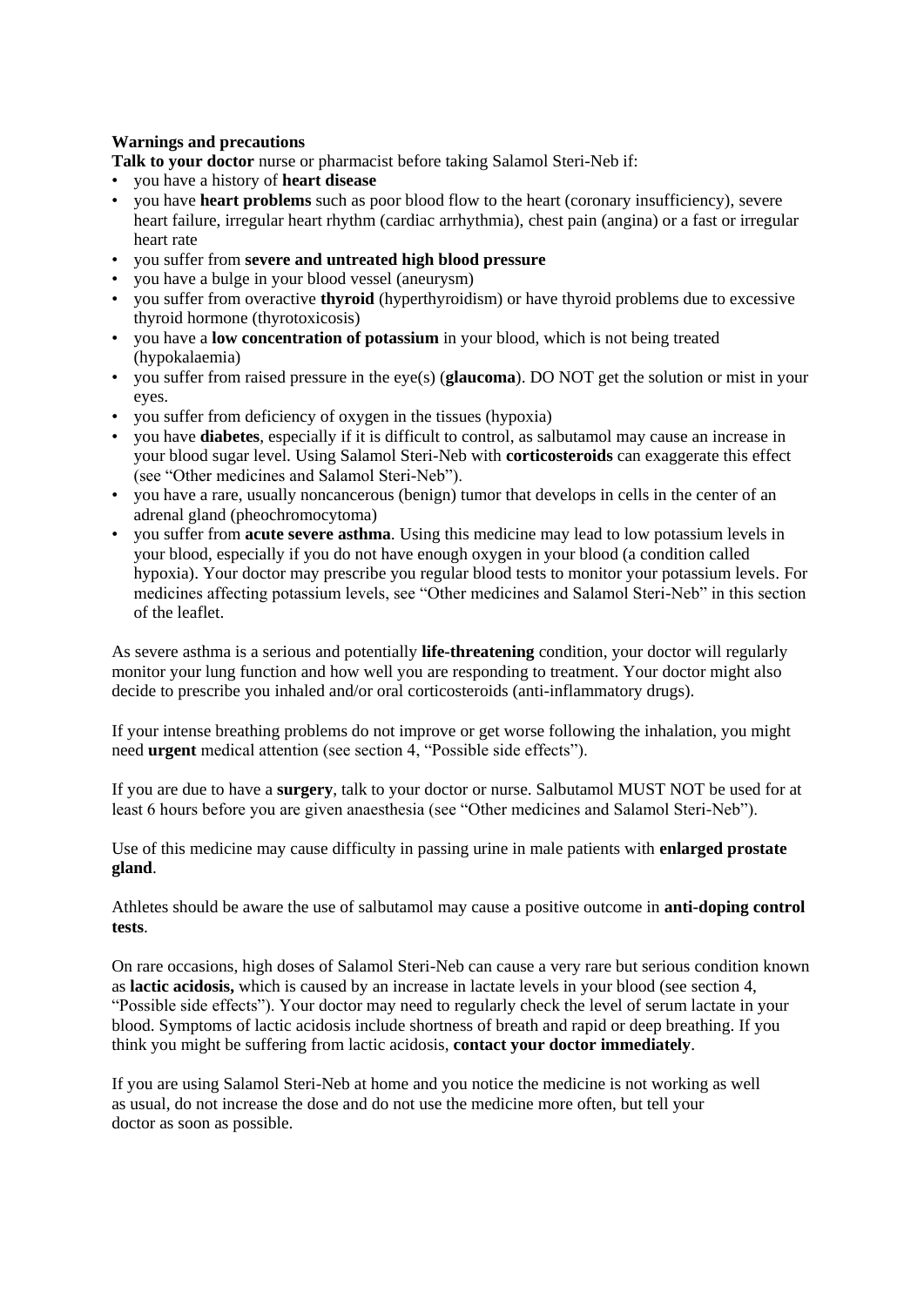#### **Children and adolescents**

Salamol Steri-Neb is indicated for adolescents and children aged 4 to 11 years. Children should be supervised by an adult when using a nebuliser.

Children and their caregivers should be encouraged and trained to use a mouthpiece instead of a facemask as soon as possible.

#### **Other medicines and Salamol Steri-Neb**

Please tell your doctor, nurse or pharmacist if you are taking or have recently taken any other medicines, including medicines obtained without a prescription. This includes herbal medicines. Remember to take this medicine with you if you have to go to hospital.

In particular tell your doctor, nurse or pharmacist if you are taking:

- medicines for an irregular or fast heartbeat e.g. propranolol
- other medicines for your asthma
- medicines used to treat high blood pressure e.g. guanethidine and methyldopa
- reserpine (used to treat high blood pressure or severe agitation)

• tricyclic antidepressants and monoamine oxidase inhibitors (MAOIs), such as moclobemide (used to treat depression)

• large doses of other sympathomimetic drugs, such as ephedrine (used to treat low blood pressure and breathing problems).

*Low potassium levels (hypokalaemia) may be worsened when salbutamol is used in particular with:*

- xantine derivatives, such as aminophylline or theophylline (used to improve breathing for people with asthma)
- glucocorticoids and other steroids (used to treat mainly inflammation and immune system disorders)
- diuretics, also known as "water tablets" (used to treat high blood pressure)
- cardiac glycosides (used to treat severe heart failure and certain irregular heartbeats).

Using Salamol Steri-Neb with **corticosteroids** can exaggerate the increase in blood sugar. This should be taken into consideration in patients with **diabetes** (see "Warnings and precautions").

In some cases, combined use of salbutamol and ipratopium, which is also used for treatment of COPD and asthma, has been reported to cause raised pressure in the eye(s) (**acute angle glaucoma**). Talk to your doctor before using these medicines together. If you are to use salbutamol and ipratropium together, avoid any contact of the medicines with your eyes.

Some **anaesthetics** (such as chloroform, cyclopropane or halothane) and salbutamol MUST be used **at least 6 hours apart**. Talk to your doctor or nurse if you are due to have a **surgery** (see "Warnings and precautions").

#### **Pregnancy, breast-feeding and fertility**

If you are pregnant or breast-feeding, think you may be pregnant or are planning to have a baby, ask your doctor or pharmacist for advice before taking this medicine.

During pregnancy, the use of Salamol Steri-Neb is NOT recommended, unless the expected benefit to the mother is greater than any possible risk to the baby.

When breast-feeding, the use of Salamol Steri-Neb is NOT recommended unless the expected benefit to the mother is greater than any possible risk to the baby. The medicine may pass into breast milk and affect the baby.

There is no evidence of salbutamol affecting human fertility.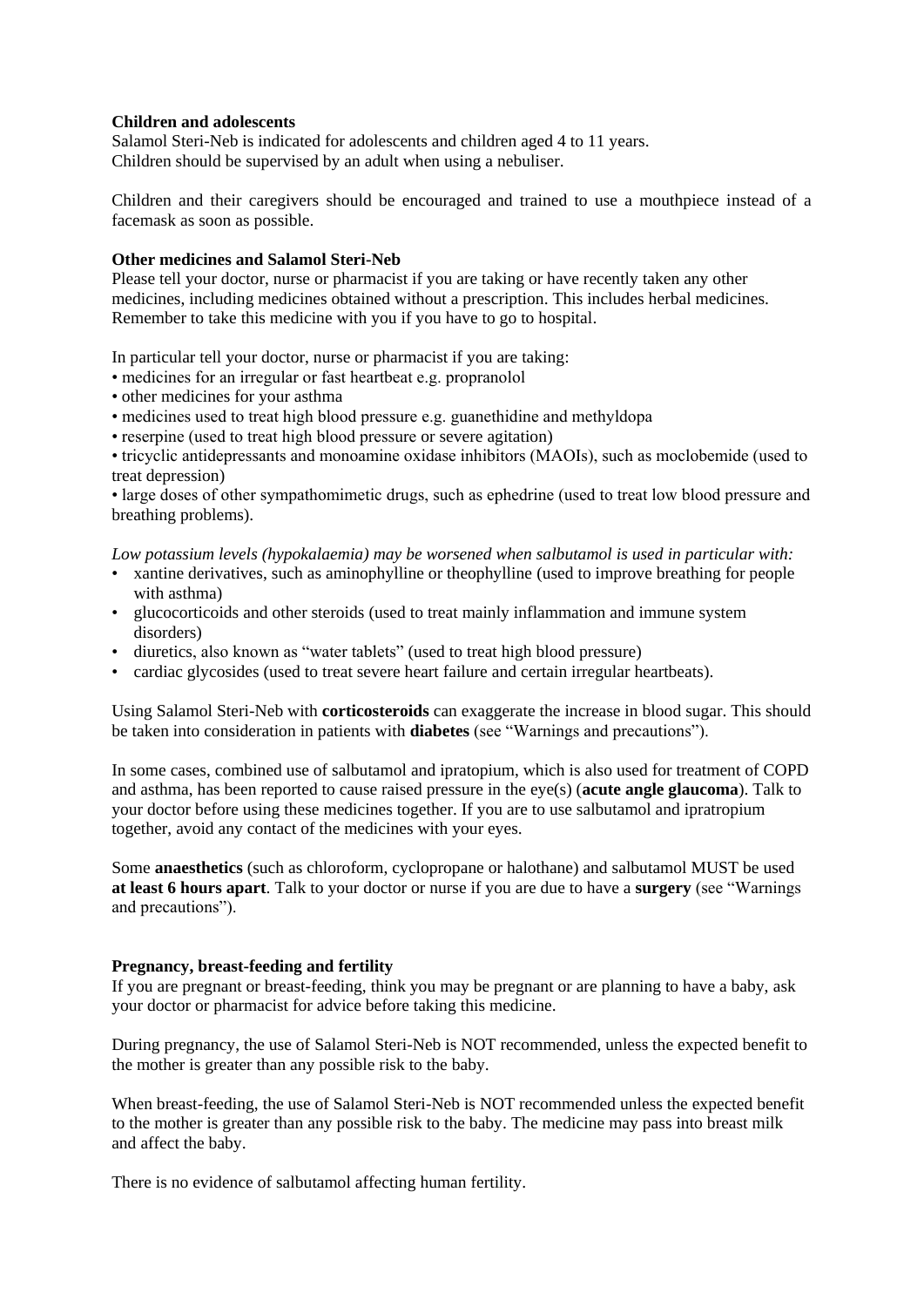## **Driving and using machines**

Salamol Steri-Neb is not expected to affect your ability to drive or operate machinery.

## **3. How to use Salamol Steri-Neb**

Always use this medicine exactly as your doctor has told you. Check with your doctor, nurse or pharmacist if you are not sure.

## **The recommended dose is:**

## **Adults (including elderly) and adolescents aged 12 years and over**

- The starting dose is 2.5 mg taken by wet inhalation. Your doctor may increase this to 5 mg. Treatment may be repeated up to four times a day.
- The maximum daily dose is normally 20 mg per day.
- For treatment of severe airways obstruction, the maximum dose of 40 mg per day can only be given under strict medical supervision in hospital.

## **Children aged 4 to 11 years**

- The starting dose is 2.5 mg taken by wet inhalation. Their doctor may increase this to 5 mg. Treatment may be repeated up to four times a day.
- Children should be supervised by a responsible adult when they are using a nebuliser.

## **Children under 4 years of age**

Other pharmaceutical forms may be more appropriate for children under 4 years.

## **Method of administration**

Salamol Steri-Neb MUST be used by inhalation only and breathed in through the mouth. The solution MUST NOT be injected or swallowed.

DO NOT get the solution or mist in your eyes.

You MUST only use Salamol Steri-Neb in a power-operated nebuliser. The nebuliser turns the solution into a fine mist that you can breathe in through your mouth. Read the manufacturer's instructions and make sure you know how to use the nebuliser before you use your medicine.

You can use Salamol Steri-Neb by breathing it in through a facemask, "T" piece, or breathing tube.

DO NOT use Salamol Steri-Neb if you notice the **solution is cloudy**.

Normally, Salamol Steri-Neb solution is used undiluted. However, if prolonged delivery time of over 10 minutes is desired, your doctor or nurse will dilute Salamol Steri-Neb using sterile normal saline. DO NOT dilute the solution or mix it with other medicines yourself, unless your doctor has instructed you to do so.

In most patients, a single dose of Salamol Steri-Neb is effective for 4 to 6 hours from administration.

Salamol Steri-Neb should be administered in a well-ventilated room, as the nebulised drug is likely to be released into the air.

#### **Instructions for use**

- Prepare your nebuliser for use according to the manufacturer's instructions.
- Remove a Steri-Neb from the labeled strip by twisting and pulling (diagram A).
- Hold the Steri-Neb upright and twist off the cap (diagram B).
- Squeeze the contents into the reservoir of your nebuliser (diagram C).
- Following the manufacturer's instructions, use your nebuliser.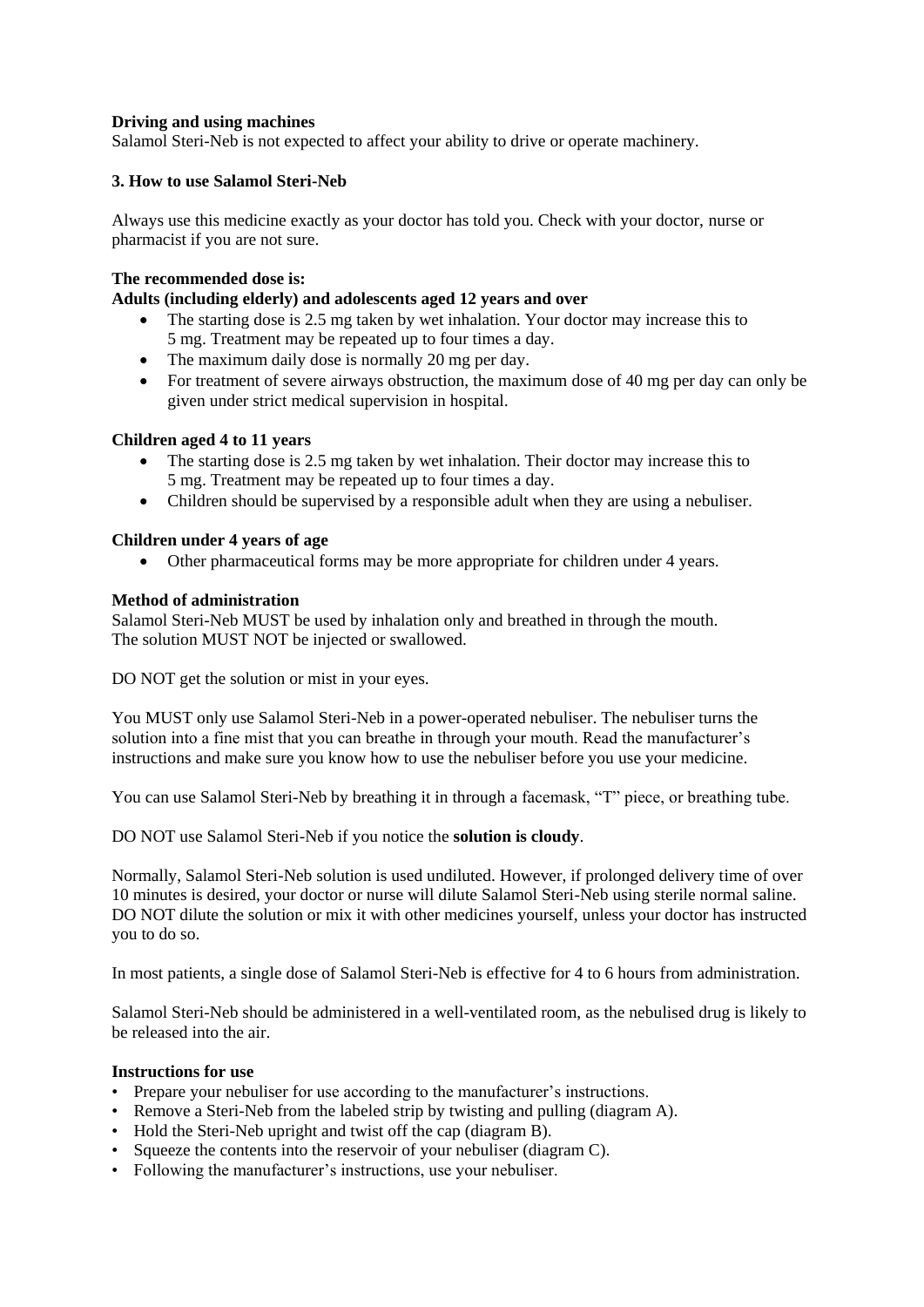- After you have used your nebuliser, throw away any solution that is left in the reservoir.
- Clean your nebuliser thoroughly.



Talk to your doctor if you are not sure how to use Salamol Steri-Neb or the nebuliser.

## **If your medicine is not working properly**

Talk to your doctor if you think your current dose has become less effective or is short-lasting. DO NOT change the dose you use, or how often you use your medicine without speaking to your doctor first.

If your intense breathing problems do not improve or get worse following the inhalation, you might need medical attention (see section 4, "Possible side effects").

## **If you use more Salamol Steri-Neb than you should**

If you use more than you should, talk to a doctor as soon as possible.

- The following effects may happen:
- your heart beats faster than usual
- you feel shaky
- hyperactivity
- acid builds up in your body which may cause your breathing to become faster.

These effects usually wear off in a few hours.

#### **If you forget to use Salamol Steri-Neb**

- If you forget a dose, take it as soon as you remember it.
- However, if it is time for the next dose, skip the missed dose.
- Do not take a double dose to make up for a forgotten dose.

#### **If you stop using Salamol Steri-Neb**

Do not stop using Salamol Steri-Neb without talking to your doctor. If you have any further questions on the use of this product, ask your doctor, pharmacist or nurse.

#### **4. Possible side effects**

#### **If your breathing or wheezing gets worse straight after taking this medicine, stop using it immediately, and tell your doctor as soon as possible.**

Like all medicines, this medicine can cause side effects, although not everybody gets them. The following side effects may happen with this medicine:

#### **Allergic Reactions** (may affect up to 1 in 10,000 people)

If you have an allergic reaction, stop taking Salamol Steri-Neb and see a doctor straight away. Signs of an allergic reaction include: swelling of the face, lips, mouth, tongue or throat which may cause difficulty in swallowing or breathing, itchy rash, feeling faint and light headed, and collapse.

If you suffer from heart disease, **tell your doctor or go to the casualty department at your nearest hospital IMMEDIATELY** if you experience chest pain or any symptoms of your heart disease worsening.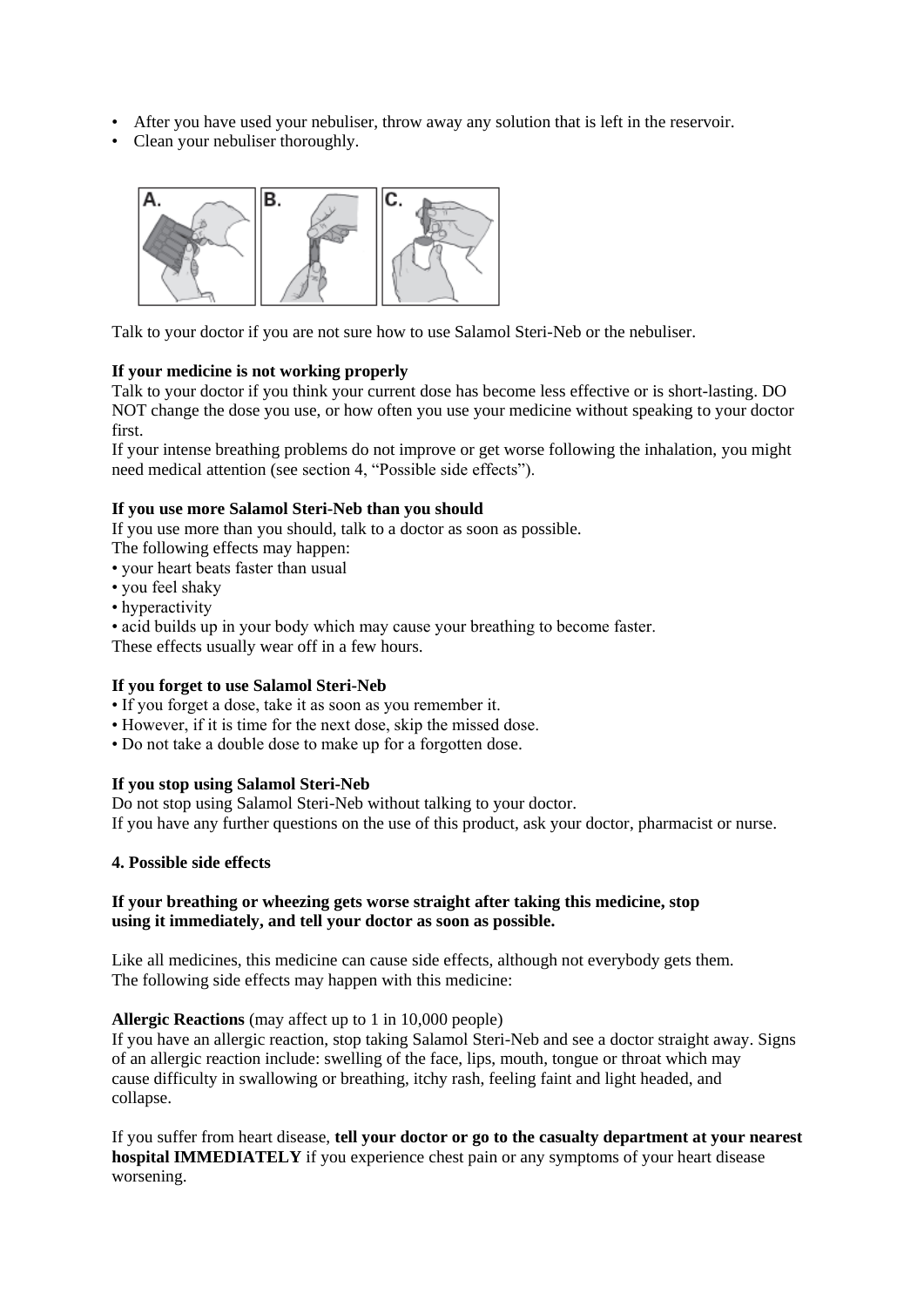### **Talk to your doctor as soon as possible if:**

• you feel your heart is beating faster or stronger than usual (palpitations). This is usually harmless, and usually stops after you have used the medicine for a while

• you may feel your heartbeat is uneven or it gives an extra beat

• these affect less than 1 in 10 people.

If any of these happen to you, talk to your doctor as soon as possible. Do not stop using this medicine unless told to do so.

## **Lactic acidosis** (may affect up to 1 in 10,000 people):

An increase in the amount of lactic acid in the blood (lactic acidosis) is a very rare side effect of Salamol Steri-Neb. This most often affects people who have severe kidney disease. Symptoms of lactic acidosis include:

• rapid breathing, shortness of breath

- feeling cold
- stomach pain, nausea and vomiting.

## **Contact a doctor immediately if you get these symptoms. Stop taking Salamol Steri-Neb**

Tell your doctor if you have any of the following side effects which may also happen with this Medicine.

**Common (**may affect up to 1 in 10 people):

- feeling shaky headache
- heart rate that exceeds normal resting rate (tachycardia).

## **Uncommon** (may affect up to 1 in 100 people):

- palpitations
- mouth and throat irritation
- muscle cramps.

**Rare** (may affect up to 1 in 1,000 people):

- low levels of potassium in the blood
- flushing or redness of the face or skin, increased blood flow to your extremities (peripheral vasodilatation).

**Very rare** (may affect up to 1 in 10,000 people):

- rapid and irregular heart beat (atrial fibrillation)
- rapid heart rhythm due to improper electrical activity of the heart (supraventricular tachycardia)
- premature electrical impulse in the heart, generated above the level of the heart chamber called ventricle (supraventricular extrasystoles)
- changes in sleep patterns and changes in behaviour, such as restlessness and excitability.
- hyperactivity. In addition, children up to 12 years of age may experience the state of overexcitement, sleeping problems, and hallucinations.

## **Very rare side effects that may show up in blood tests (may affect up to 1 in 10,000 people):**

• lactic acidosis

#### **The following side effects can also happen but the frequency of these are not known:**

- decreased blood flow to the parts of the heart, usually caused by narrowing or blocking of blood vessels (myocardial ischaemia).
- chest pain, due to heart problems such as angina. Tell your doctor, nurse or pharmacist if this occurs. Do not stop using this medicine unless told to do so.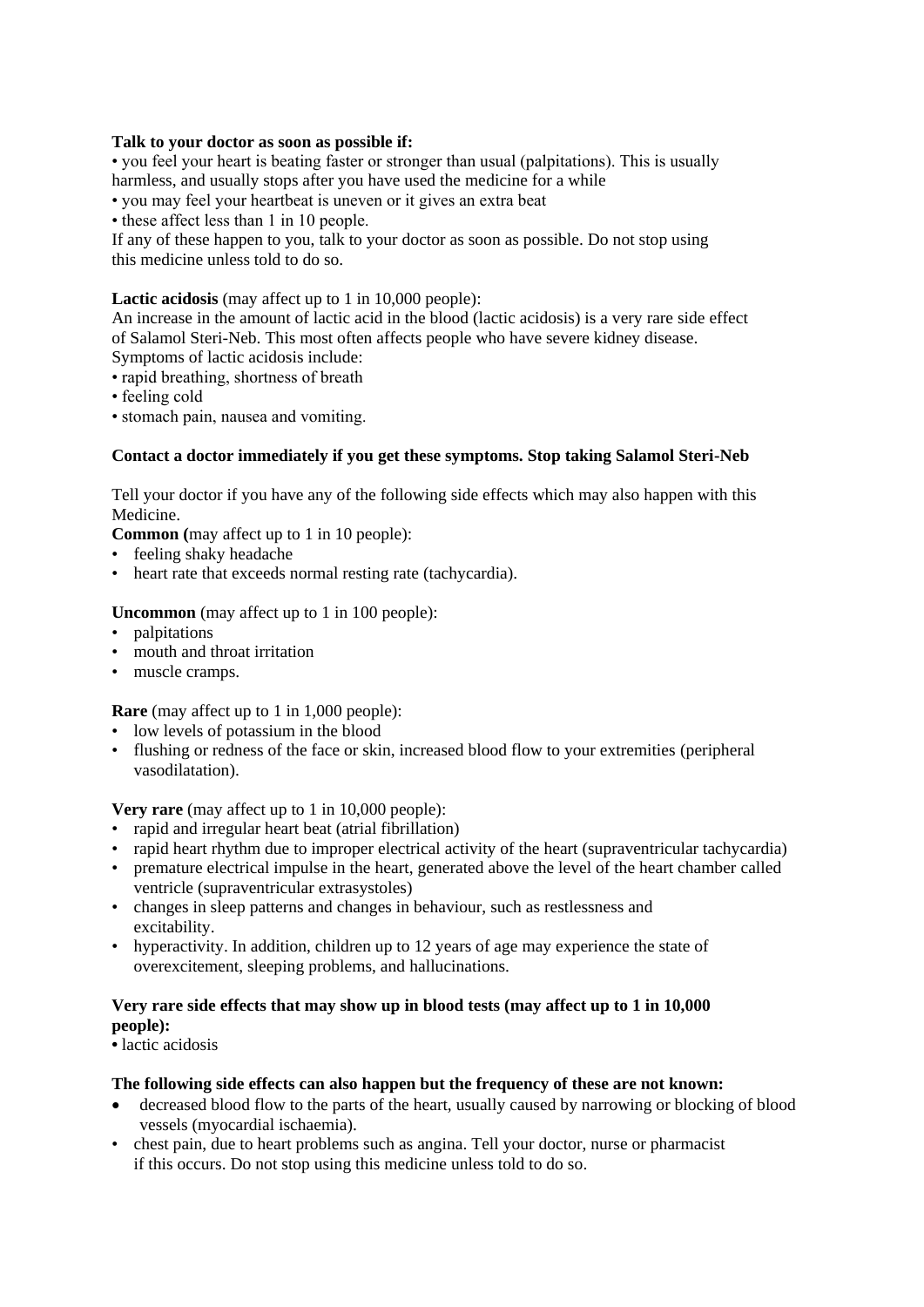### **Reporting of side effects**

If you get any side effects, talk to your doctor, pharmacist or nurse. This includes any possible side effects not listed in this leaflet. You can also report side effects directly via HPRA Pharmacovigilance Website: [www.hpra.ie.](http://www.hpra.ie/) By reporting side effects you can help provide more information on the safety of this medicine.

## **5. How to store Salamol Steri-Neb**

#### **Keep out of the sight and reach of children.**

Do not store above 25°C. Do not refrigerate or freeze. Keep container in outer carton to protect from light.

For single use only. Once opened, use immediately. Discard any unused portion.

Do not use this medicine after the expiry date, which is stated on the carton and on each Steri-Neb unit after EXP. The expiry date refers to the last day of that month.

DO NOT use Salamol Steri-Neb if you notice the **solution is cloudy**.

Medicines should not be disposed of via wastewater or household waste. Ask your pharmacist how to dispose of medicines no longer required. These measures will help to protect the environment.

#### **6. Contents of the pack and other information**

#### **What Salamol Steri-Neb Nebuliser Solution contains:**

• The active ingredient is salbutamol sulfate. Each Steri-Neb ampoule contains 2.5 ml of a solution that is equivalent to 5 mg of salbutamol (2 mg/ml).

• The other ingredients are sodium chloride, dilute sulphuric acid (for pH adjustment), and water for injections.

#### **What Salamol Steri-Neb Nebuliser Solution looks like and contents of the pack:**

A unit dose, blow molded, hermetically sealed, low-density polyethylene Steri-Neb ampoule, containing 2.5 ml of solution. Clear, colourless to pale yellow, aqueous solution.

Steri-Nebs are packed into foil laminate pouches, containing strips of 5 Steri-Nebs per pouch.

Available in cartons of 20 and 100 Steri-Nebs. Not all pack sizes may be marketed.

## **Marketing Authorisation Holder and Manufacturer**

#### **Marketing Authorisation Holder:**

Teva B.V. Swensweg 5 2031GA Haarlem The Netherlands

## **Manufacturer:**

Merckle GmbH, Ludwig-Merckle-Strasse 3, D-89143 Blaubeuren, Germany.